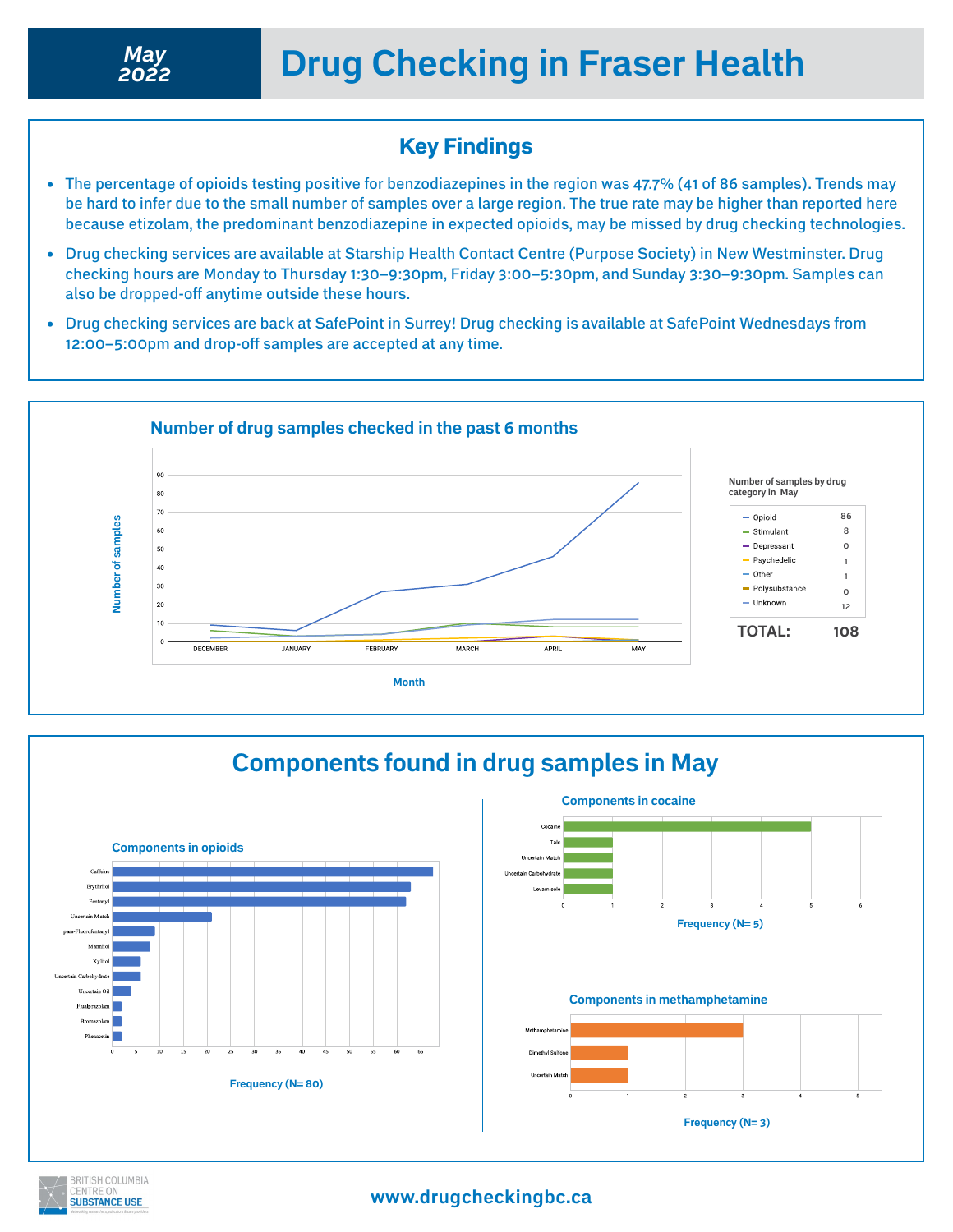# **Drug Checking in Fraser Health** *May*



*2022*







During the month of May, **47.7%** of expected opioid samples tested positive for benzodiazepines using test strips in our partner site in Fraser Health **(41 samples of 86 checked)**. Opioid samples are checked for benzodiazepine-positivity using BTNX test strips and the FTIR spectrometer. The results presented here are derived from both of these technologies and are presumptive until confirmed by a laboratory.